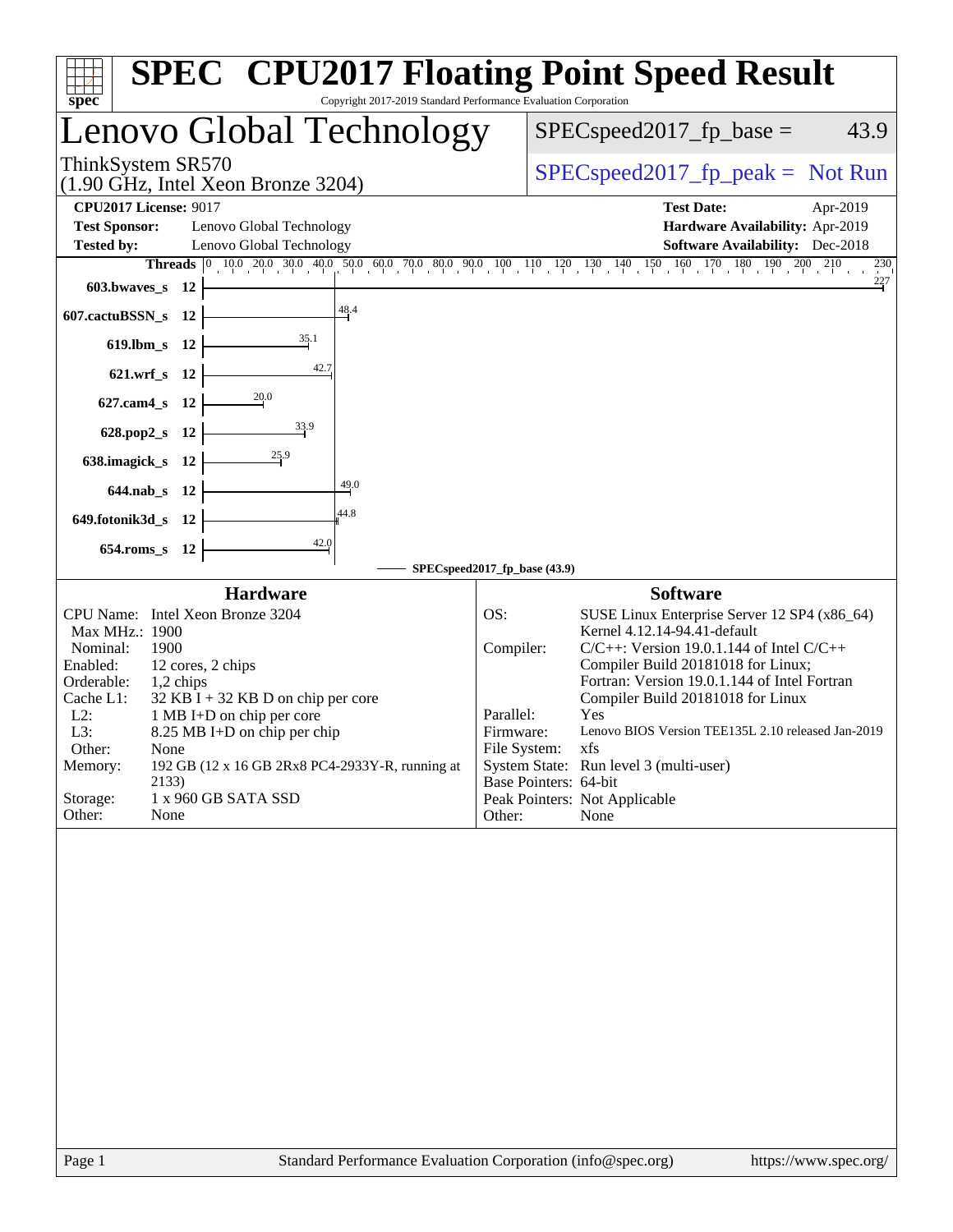

## **[SPEC CPU2017 Floating Point Speed Result](http://www.spec.org/auto/cpu2017/Docs/result-fields.html#SPECCPU2017FloatingPointSpeedResult)** Copyright 2017-2019 Standard Performance Evaluation Corporation

# Lenovo Global Technology

(1.90 GHz, Intel Xeon Bronze 3204)

ThinkSystem SR570<br>  $\begin{array}{r} \text{SPEC speed2017\_fp\_peak = Not Run} \\ \text{SPEC speed2017\_fp\_peak = Not Run} \end{array}$  $SPEC speed2017_fp\_base = 43.9$ 

**[Test Sponsor:](http://www.spec.org/auto/cpu2017/Docs/result-fields.html#TestSponsor)** Lenovo Global Technology **[Hardware Availability:](http://www.spec.org/auto/cpu2017/Docs/result-fields.html#HardwareAvailability)** Apr-2019 **[Tested by:](http://www.spec.org/auto/cpu2017/Docs/result-fields.html#Testedby)** Lenovo Global Technology **[Software Availability:](http://www.spec.org/auto/cpu2017/Docs/result-fields.html#SoftwareAvailability)** Dec-2018

**[CPU2017 License:](http://www.spec.org/auto/cpu2017/Docs/result-fields.html#CPU2017License)** 9017 **[Test Date:](http://www.spec.org/auto/cpu2017/Docs/result-fields.html#TestDate)** Apr-2019

## **[Results Table](http://www.spec.org/auto/cpu2017/Docs/result-fields.html#ResultsTable)**

|                                    | <b>Base</b>    |                |                |                | <b>Peak</b> |                |       |                |                |              |                |              |                |              |
|------------------------------------|----------------|----------------|----------------|----------------|-------------|----------------|-------|----------------|----------------|--------------|----------------|--------------|----------------|--------------|
| <b>Benchmark</b>                   | <b>Threads</b> | <b>Seconds</b> | Ratio          | <b>Seconds</b> | Ratio       | <b>Seconds</b> | Ratio | <b>Threads</b> | <b>Seconds</b> | <b>Ratio</b> | <b>Seconds</b> | <b>Ratio</b> | <b>Seconds</b> | <b>Ratio</b> |
| $603.bwaves$ s                     | 12             | 260            | 227            | 260            | 227         | 260            | 227   |                |                |              |                |              |                |              |
| 607.cactuBSSN s                    | 12             | 343            | 48.5           | 345            | 48.4        | 345            | 48.4  |                |                |              |                |              |                |              |
| $619.1$ bm s                       | 12             | 149            | 35.2           | <u> 149</u>    | 35.1        | 149            | 35.1  |                |                |              |                |              |                |              |
| $621.wrf$ s                        | 12             | 310            | 42.7           | 309            | 42.9        | 310            | 42.7  |                |                |              |                |              |                |              |
| $627$ .cam $4 \text{ s}$           | 12             | 444            | 20.0           | 444            | 20.0        | 444            | 20.0  |                |                |              |                |              |                |              |
| $628.pop2_s$                       | 12             | 350            | 33.9           | 351            | 33.8        | 350            | 34.0  |                |                |              |                |              |                |              |
| 638.imagick_s                      | 12             | 556            | 26.0           | 557            | 25.9        | 557            | 25.9  |                |                |              |                |              |                |              |
| $644$ .nab s                       | 12             | 356            | 49.1           | 356            | 49.0        | 357            | 49.0  |                |                |              |                |              |                |              |
| 649.fotonik3d s                    | 12             | 205            | 44.5           | <b>203</b>     | 44.8        | 203            | 45.0  |                |                |              |                |              |                |              |
| $654$ .roms s                      | 12             | 375            | 42.0           | 376            | 41.9        | 375            | 42.0  |                |                |              |                |              |                |              |
| $SPECspeed2017_fp\_base =$<br>43.9 |                |                |                |                |             |                |       |                |                |              |                |              |                |              |
| $SPECspeed2017_fp\_peak =$         |                |                | <b>Not Run</b> |                |             |                |       |                |                |              |                |              |                |              |

Results appear in the [order in which they were run.](http://www.spec.org/auto/cpu2017/Docs/result-fields.html#RunOrder) Bold underlined text [indicates a median measurement](http://www.spec.org/auto/cpu2017/Docs/result-fields.html#Median).

## **[Operating System Notes](http://www.spec.org/auto/cpu2017/Docs/result-fields.html#OperatingSystemNotes)**

Stack size set to unlimited using "ulimit -s unlimited"

## **[General Notes](http://www.spec.org/auto/cpu2017/Docs/result-fields.html#GeneralNotes)**

Environment variables set by runcpu before the start of the run: KMP\_AFFINITY = "granularity=fine,compact" LD\_LIBRARY\_PATH = "/home/cpu2017-1.0.5-ic19.0u1/lib/intel64" OMP\_STACKSIZE = "192M"

 Binaries compiled on a system with 1x Intel Core i9-7900X CPU + 32GB RAM memory using Redhat Enterprise Linux 7.5 Transparent Huge Pages enabled by default Prior to runcpu invocation Filesystem page cache synced and cleared with: sync; echo 3> /proc/sys/vm/drop\_caches Yes: The test sponsor attests, as of date of publication, that CVE-2017-5754 (Meltdown) is mitigated in the system as tested and documented. Yes: The test sponsor attests, as of date of publication, that CVE-2017-5753 (Spectre variant 1) is mitigated in the system as tested and documented. Yes: The test sponsor attests, as of date of publication, that CVE-2017-5715 (Spectre variant 2) is mitigated in the system as tested and documented. Yes: The test sponsor attests, as of date of publication, that CVE-2018-3640 (Spectre variant 3a) is mitigated in the system as tested and documented. Yes: The test sponsor attests, as of date of publication, that CVE-2018-3639 (Spectre variant 4) is mitigated in the system as tested and documented.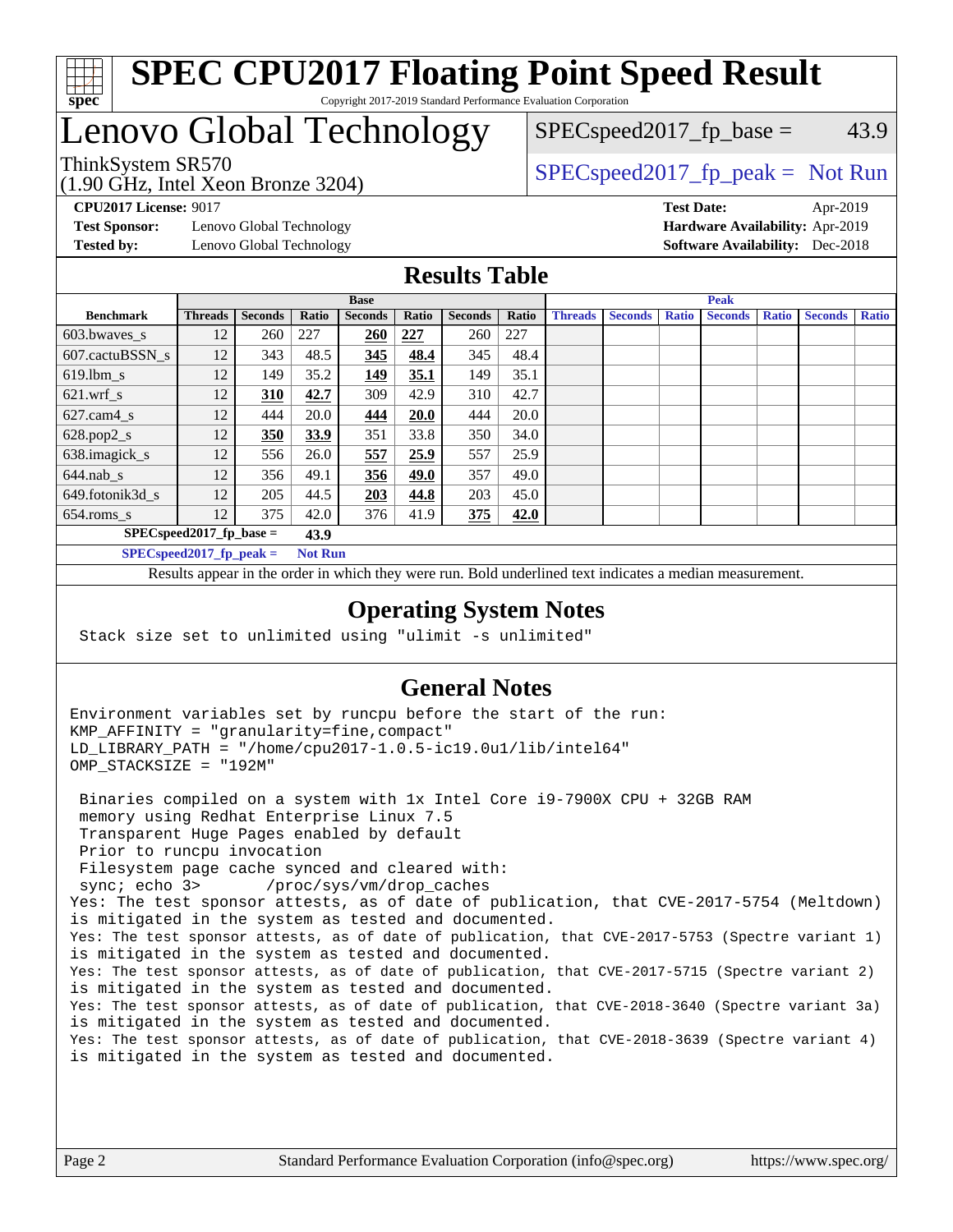| Lenovo Global Technology                                                      |                                                                                         | $SPEC speed2017_fp\_base =$                                                        | 43.9                  |
|-------------------------------------------------------------------------------|-----------------------------------------------------------------------------------------|------------------------------------------------------------------------------------|-----------------------|
| ThinkSystem SR570<br>$(1.90 \text{ GHz}, \text{Intel Xeon Bronze } 3204)$     |                                                                                         | $SPEC speed2017rfp peak = Not Run$                                                 |                       |
| <b>CPU2017 License: 9017</b>                                                  |                                                                                         | <b>Test Date:</b>                                                                  | Apr-2019              |
| <b>Test Sponsor:</b><br>Lenovo Global Technology                              |                                                                                         | Hardware Availability: Apr-2019                                                    |                       |
| <b>Tested by:</b><br>Lenovo Global Technology                                 |                                                                                         | <b>Software Availability:</b> Dec-2018                                             |                       |
|                                                                               | <b>Platform Notes</b>                                                                   |                                                                                    |                       |
| BIOS configuration:                                                           |                                                                                         |                                                                                    |                       |
| Choose Operating Mode set to Maximum Performance                              |                                                                                         |                                                                                    |                       |
| Choose Operating Mode set to Custom Mode                                      |                                                                                         |                                                                                    |                       |
| CPU P-state Control set to Automatic<br>MONITOR/MWAIT set to Enable           |                                                                                         |                                                                                    |                       |
| Adjacent Cache Prefetch set to Disable                                        |                                                                                         |                                                                                    |                       |
| Sysinfo program /home/cpu2017-1.0.5-ic19.0ul/bin/sysinfo                      |                                                                                         |                                                                                    |                       |
| Rev: r5974 of 2018-05-19 9bcde8f2999c33d61f64985e45859ea9                     |                                                                                         |                                                                                    |                       |
| running on linux-et90 Tue Apr 23 09:29:20 2019                                |                                                                                         |                                                                                    |                       |
| SUT (System Under Test) info as seen by some common utilities.                |                                                                                         |                                                                                    |                       |
| For more information on this section, see                                     |                                                                                         |                                                                                    |                       |
| https://www.spec.org/cpu2017/Docs/config.html#sysinfo                         |                                                                                         |                                                                                    |                       |
|                                                                               |                                                                                         |                                                                                    |                       |
| From /proc/cpuinfo<br>model name : Intel(R) Xeon(R) Bronze 3204 CPU @ 1.90GHz |                                                                                         |                                                                                    |                       |
| "physical id"s (chips)<br>2                                                   |                                                                                         |                                                                                    |                       |
| 12 "processors"                                                               |                                                                                         |                                                                                    |                       |
|                                                                               |                                                                                         | cores, siblings (Caution: counting these is hw and system dependent. The following |                       |
|                                                                               |                                                                                         | excerpts from /proc/cpuinfo might not be reliable. Use with caution.)              |                       |
| cpu cores : 6<br>sibling: 6                                                   |                                                                                         |                                                                                    |                       |
| physical 0: cores 0 1 2 3 4 5                                                 |                                                                                         |                                                                                    |                       |
| physical 1: cores 0 1 2 3 4 5                                                 |                                                                                         |                                                                                    |                       |
| From lscpu:                                                                   |                                                                                         |                                                                                    |                       |
| Architecture:                                                                 | x86_64                                                                                  |                                                                                    |                       |
| $CPU$ op-mode( $s$ ):                                                         | $32$ -bit, $64$ -bit                                                                    |                                                                                    |                       |
| Byte Order:                                                                   | Little Endian                                                                           |                                                                                    |                       |
| CPU(s):                                                                       | 12                                                                                      |                                                                                    |                       |
| On-line CPU(s) list:<br>Thread( $s$ ) per core:                               | $0 - 11$<br>$\mathbf 1$                                                                 |                                                                                    |                       |
| Core(s) per socket:                                                           | 6                                                                                       |                                                                                    |                       |
| Socket(s):                                                                    |                                                                                         |                                                                                    |                       |
|                                                                               | 2                                                                                       |                                                                                    |                       |
| NUMA node(s):                                                                 | 2                                                                                       |                                                                                    |                       |
| Vendor ID:                                                                    | GenuineIntel                                                                            |                                                                                    |                       |
| CPU family:                                                                   | 6                                                                                       |                                                                                    |                       |
| Model:                                                                        | 85                                                                                      |                                                                                    |                       |
| Model name:                                                                   | 6                                                                                       | $Intel(R) Xeon(R) Bronze 3204 CPU @ 1.90GHz$                                       |                       |
| Stepping:<br>CPU MHz:                                                         | 1900.000                                                                                |                                                                                    |                       |
| BogoMIPS:                                                                     | 3800.00                                                                                 |                                                                                    |                       |
| Virtualization:                                                               | $VT - x$                                                                                |                                                                                    |                       |
| L1d cache:                                                                    | 32K                                                                                     |                                                                                    |                       |
| Lli cache:                                                                    | 32K                                                                                     |                                                                                    |                       |
| L2 cache:<br>L3 cache:                                                        | 1024K<br>8448K                                                                          |                                                                                    |                       |
|                                                                               |                                                                                         |                                                                                    |                       |
| Page 3                                                                        | (Continued on next page)<br>Standard Performance Evaluation Corporation (info@spec.org) |                                                                                    | https://www.spec.org/ |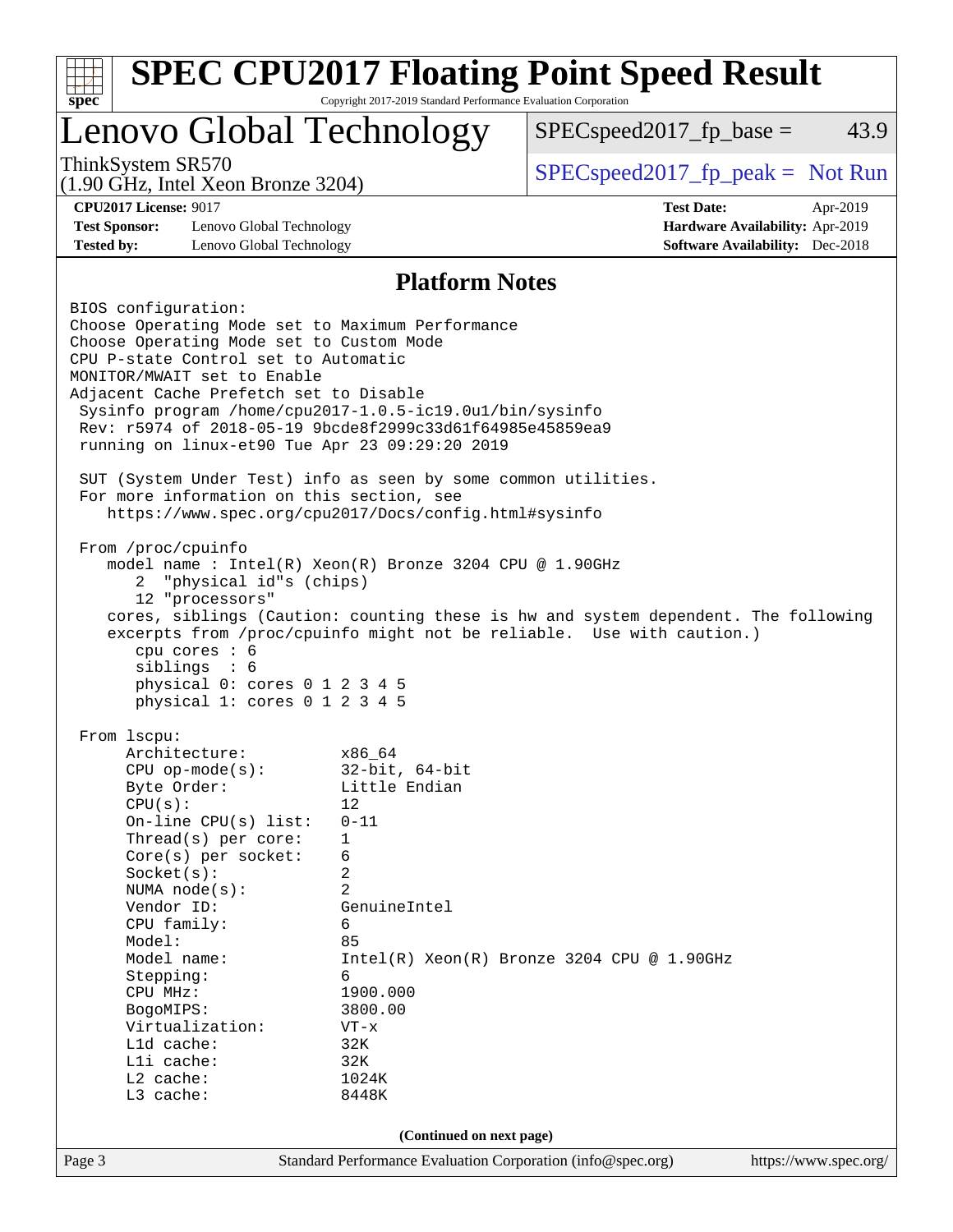| <b>SPEC CPU2017 Floating Point Speed Result</b><br>spec<br>Copyright 2017-2019 Standard Performance Evaluation Corporation<br>Lenovo Global Technology<br>43.9<br>$SPEC speed2017fp base =$<br>ThinkSystem SR570<br>$SPEC speed2017fr peak = Not Run$<br>$(1.90 \text{ GHz}, \text{Intel Xeon Bronze } 3204)$<br><b>CPU2017 License: 9017</b><br><b>Test Date:</b><br>Apr-2019<br><b>Test Sponsor:</b><br>Lenovo Global Technology<br>Hardware Availability: Apr-2019<br><b>Tested by:</b><br>Lenovo Global Technology<br><b>Software Availability:</b> Dec-2018<br><b>Platform Notes (Continued)</b><br>$0 - 5$<br>NUMA $node0$ $CPU(s)$ :<br>NUMA nodel CPU(s):<br>$6 - 11$<br>Flags:<br>fpu vme de pse tsc msr pae mce cx8 apic sep mtrr pge mca cmov<br>pat pse36 clflush dts acpi mmx fxsr sse sse2 ss ht tm pbe syscall nx pdpelgb rdtscp<br>lm constant_tsc art arch_perfmon pebs bts rep_good nopl xtopology nonstop_tsc cpuid                                                                                                                                                                                                                                                                                                                                                                                                                                                                                                                                                                                                                                                                   |
|----------------------------------------------------------------------------------------------------------------------------------------------------------------------------------------------------------------------------------------------------------------------------------------------------------------------------------------------------------------------------------------------------------------------------------------------------------------------------------------------------------------------------------------------------------------------------------------------------------------------------------------------------------------------------------------------------------------------------------------------------------------------------------------------------------------------------------------------------------------------------------------------------------------------------------------------------------------------------------------------------------------------------------------------------------------------------------------------------------------------------------------------------------------------------------------------------------------------------------------------------------------------------------------------------------------------------------------------------------------------------------------------------------------------------------------------------------------------------------------------------------------------------------------------------------------------------------------------------------|
|                                                                                                                                                                                                                                                                                                                                                                                                                                                                                                                                                                                                                                                                                                                                                                                                                                                                                                                                                                                                                                                                                                                                                                                                                                                                                                                                                                                                                                                                                                                                                                                                          |
|                                                                                                                                                                                                                                                                                                                                                                                                                                                                                                                                                                                                                                                                                                                                                                                                                                                                                                                                                                                                                                                                                                                                                                                                                                                                                                                                                                                                                                                                                                                                                                                                          |
|                                                                                                                                                                                                                                                                                                                                                                                                                                                                                                                                                                                                                                                                                                                                                                                                                                                                                                                                                                                                                                                                                                                                                                                                                                                                                                                                                                                                                                                                                                                                                                                                          |
|                                                                                                                                                                                                                                                                                                                                                                                                                                                                                                                                                                                                                                                                                                                                                                                                                                                                                                                                                                                                                                                                                                                                                                                                                                                                                                                                                                                                                                                                                                                                                                                                          |
|                                                                                                                                                                                                                                                                                                                                                                                                                                                                                                                                                                                                                                                                                                                                                                                                                                                                                                                                                                                                                                                                                                                                                                                                                                                                                                                                                                                                                                                                                                                                                                                                          |
|                                                                                                                                                                                                                                                                                                                                                                                                                                                                                                                                                                                                                                                                                                                                                                                                                                                                                                                                                                                                                                                                                                                                                                                                                                                                                                                                                                                                                                                                                                                                                                                                          |
|                                                                                                                                                                                                                                                                                                                                                                                                                                                                                                                                                                                                                                                                                                                                                                                                                                                                                                                                                                                                                                                                                                                                                                                                                                                                                                                                                                                                                                                                                                                                                                                                          |
| aperfmperf pni pclmulqdq dtes64 monitor ds_cpl vmx smx est tm2 ssse3 sdbg fma cx16<br>xtpr pdcm pcid dca sse4_1 sse4_2 x2apic movbe popcnt tsc_deadline_timer aes xsave<br>avx f16c rdrand lahf_lm abm 3dnowprefetch cpuid_fault epb cat_13 cdp_13<br>invpcid_single ssbd mba ibrs ibpb stibp tpr_shadow vnmi flexpriority ept vpid<br>fsgsbase tsc_adjust bmil hle avx2 smep bmi2 erms invpcid rtm cqm mpx rdt_a avx512f<br>avx512dq rdseed adx smap clflushopt clwb intel_pt avx512cd avx512bw avx512vl<br>xsaveopt xsavec xgetbvl xsaves cqm_llc cqm_occup_llc cqm_mbm_total cqm_mbm_local<br>dtherm arat pln pts hwp_epp pku ospke avx512_vnni flush_lld arch_capabilities<br>/proc/cpuinfo cache data<br>cache size : 8448 KB<br>From numactl --hardware WARNING: a numactl 'node' might or might not correspond to a<br>physical chip.<br>$available: 2 nodes (0-1)$<br>node 0 cpus: 0 1 2 3 4 5<br>node 0 size: 96034 MB<br>node 0 free: 95482 MB<br>node 1 cpus: 6 7 8 9 10 11<br>node 1 size: 96743 MB<br>node 1 free: 96413 MB<br>node distances:<br>node<br>$\Omega$<br>1<br>0:<br>10<br>21<br>1:<br>21<br>10<br>From /proc/meminfo<br>MemTotal:<br>197404716 kB<br>0<br>HugePages_Total:<br>Hugepagesize:<br>2048 kB<br>From /etc/*release* /etc/*version*<br>SuSE-release:<br>SUSE Linux Enterprise Server 12 (x86_64)<br>$VERSION = 12$<br>$PATCHLEVEL = 4$<br># This file is deprecated and will be removed in a future service pack or release.<br># Please check /etc/os-release for details about this release.<br>os-release:<br>NAME="SLES"<br>VERSION="12-SP4"<br>VERSION_ID="12.4" |
| (Continued on next page)                                                                                                                                                                                                                                                                                                                                                                                                                                                                                                                                                                                                                                                                                                                                                                                                                                                                                                                                                                                                                                                                                                                                                                                                                                                                                                                                                                                                                                                                                                                                                                                 |
| Standard Performance Evaluation Corporation (info@spec.org)<br>Page 4<br>https://www.spec.org/                                                                                                                                                                                                                                                                                                                                                                                                                                                                                                                                                                                                                                                                                                                                                                                                                                                                                                                                                                                                                                                                                                                                                                                                                                                                                                                                                                                                                                                                                                           |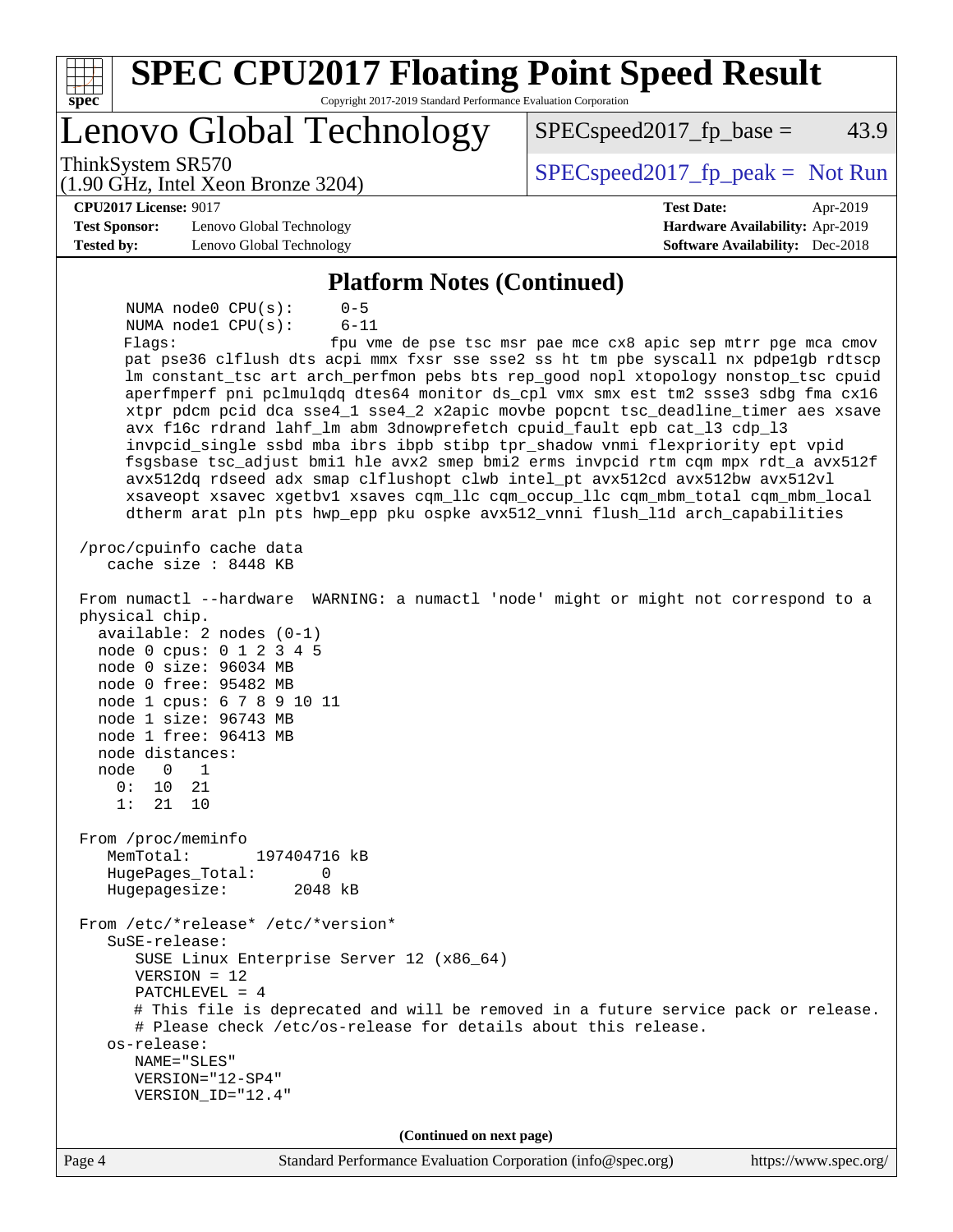

## **[SPEC CPU2017 Floating Point Speed Result](http://www.spec.org/auto/cpu2017/Docs/result-fields.html#SPECCPU2017FloatingPointSpeedResult)** Copyright 2017-2019 Standard Performance Evaluation Corporation

Lenovo Global Technology

 $SPEC speed2017<sub>fp</sub> base = 43.9$ 

(1.90 GHz, Intel Xeon Bronze 3204)

ThinkSystem SR570<br>  $(1.00 \text{ GHz. Intel Yes} \times 2204)$  [SPECspeed2017\\_fp\\_peak =](http://www.spec.org/auto/cpu2017/Docs/result-fields.html#SPECspeed2017fppeak) Not Run

**[Test Sponsor:](http://www.spec.org/auto/cpu2017/Docs/result-fields.html#TestSponsor)** Lenovo Global Technology **[Hardware Availability:](http://www.spec.org/auto/cpu2017/Docs/result-fields.html#HardwareAvailability)** Apr-2019 **[Tested by:](http://www.spec.org/auto/cpu2017/Docs/result-fields.html#Testedby)** Lenovo Global Technology **[Software Availability:](http://www.spec.org/auto/cpu2017/Docs/result-fields.html#SoftwareAvailability)** Dec-2018

**[CPU2017 License:](http://www.spec.org/auto/cpu2017/Docs/result-fields.html#CPU2017License)** 9017 **[Test Date:](http://www.spec.org/auto/cpu2017/Docs/result-fields.html#TestDate)** Apr-2019

## **[Platform Notes \(Continued\)](http://www.spec.org/auto/cpu2017/Docs/result-fields.html#PlatformNotes)**

Page 5 Standard Performance Evaluation Corporation [\(info@spec.org\)](mailto:info@spec.org) <https://www.spec.org/> PRETTY\_NAME="SUSE Linux Enterprise Server 12 SP4" ID="sles" ANSI\_COLOR="0;32" CPE\_NAME="cpe:/o:suse:sles:12:sp4" uname -a: Linux linux-et90 4.12.14-94.41-default #1 SMP Wed Oct 31 12:25:04 UTC 2018 (3090901) x86\_64 x86\_64 x86\_64 GNU/Linux Kernel self-reported vulnerability status: CVE-2017-5754 (Meltdown): Not affected CVE-2017-5753 (Spectre variant 1): Mitigation: \_\_user pointer sanitization CVE-2017-5715 (Spectre variant 2): Mitigation: Indirect Branch Restricted Speculation, IBPB, IBRS\_FW run-level 3 Apr 23 09:22 SPEC is set to: /home/cpu2017-1.0.5-ic19.0u1 Filesystem Type Size Used Avail Use% Mounted on /dev/sda3 xfs 892G 35G 857G 4% / Additional information from dmidecode follows. WARNING: Use caution when you interpret this section. The 'dmidecode' program reads system data which is "intended to allow hardware to be accurately determined", but the intent may not be met, as there are frequent changes to hardware, firmware, and the "DMTF SMBIOS" standard. BIOS Lenovo -[TEE135L-2.10]- 01/10/2019 Memory: 4x NO DIMM NO DIMM 12x SK Hynix HMA82GR7CJR8N-WM 16 GB 2 rank 2933, configured at 2133 (End of data from sysinfo program) **[Compiler Version Notes](http://www.spec.org/auto/cpu2017/Docs/result-fields.html#CompilerVersionNotes)** ============================================================================== CC 619.lbm\_s(base) 638.imagick\_s(base) 644.nab\_s(base) ------------------------------------------------------------------------------ Intel(R) C Intel(R) 64 Compiler for applications running on Intel(R)  $64$ , Version 19.0.1.144 Build 20181018 Copyright (C) 1985-2018 Intel Corporation. All rights reserved. ------------------------------------------------------------------------------ ============================================================================== FC 607.cactuBSSN\_s(base) ------------------------------------------------------------------------------ **(Continued on next page)**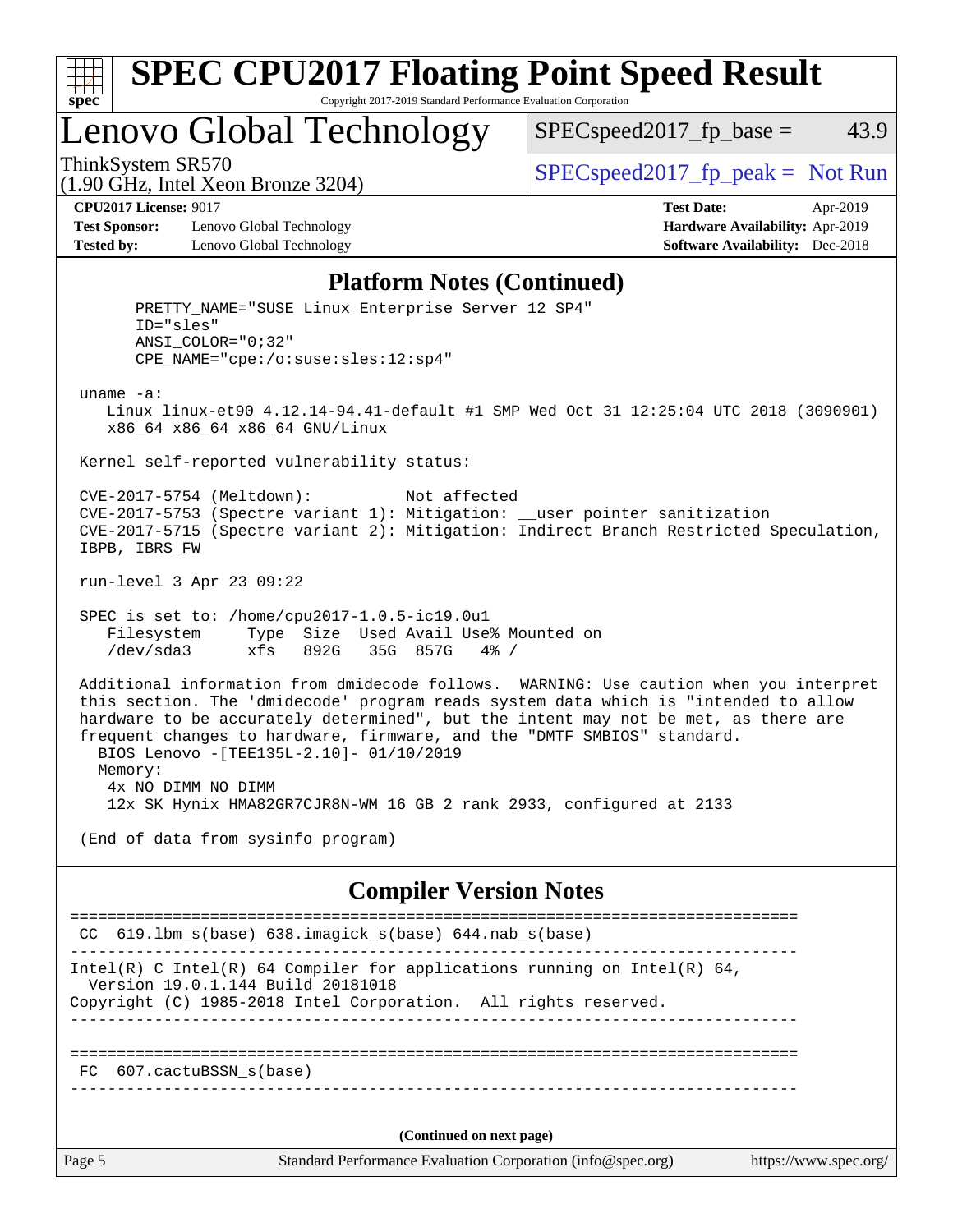

# **[SPEC CPU2017 Floating Point Speed Result](http://www.spec.org/auto/cpu2017/Docs/result-fields.html#SPECCPU2017FloatingPointSpeedResult)**

Copyright 2017-2019 Standard Performance Evaluation Corporation

# Lenovo Global Technology

ThinkSystem SR570<br>(1.00 GHz, Intel Yogn Bronze 3204) [SPECspeed2017\\_fp\\_peak =](http://www.spec.org/auto/cpu2017/Docs/result-fields.html#SPECspeed2017fppeak) Not Run

 $SPEC speed2017_fp\_base = 43.9$ 

### (1.90 GHz, Intel Xeon Bronze 3204)

**[CPU2017 License:](http://www.spec.org/auto/cpu2017/Docs/result-fields.html#CPU2017License)** 9017 **[Test Date:](http://www.spec.org/auto/cpu2017/Docs/result-fields.html#TestDate)** Apr-2019 **[Test Sponsor:](http://www.spec.org/auto/cpu2017/Docs/result-fields.html#TestSponsor)** Lenovo Global Technology **[Hardware Availability:](http://www.spec.org/auto/cpu2017/Docs/result-fields.html#HardwareAvailability)** Apr-2019 **[Tested by:](http://www.spec.org/auto/cpu2017/Docs/result-fields.html#Testedby)** Lenovo Global Technology **[Software Availability:](http://www.spec.org/auto/cpu2017/Docs/result-fields.html#SoftwareAvailability)** Dec-2018

## **[Compiler Version Notes \(Continued\)](http://www.spec.org/auto/cpu2017/Docs/result-fields.html#CompilerVersionNotes)**

| Intel(R) $C++$ Intel(R) 64 Compiler for applications running on Intel(R) 64,<br>Version 19.0.1.144 Build 20181018                                                                                                                                                                                                                                                            |  |  |  |  |  |  |
|------------------------------------------------------------------------------------------------------------------------------------------------------------------------------------------------------------------------------------------------------------------------------------------------------------------------------------------------------------------------------|--|--|--|--|--|--|
| Copyright (C) 1985-2018 Intel Corporation. All rights reserved.<br>Intel(R) C Intel(R) 64 Compiler for applications running on Intel(R) 64,<br>Version 19.0.1.144 Build 20181018                                                                                                                                                                                             |  |  |  |  |  |  |
| Copyright (C) 1985-2018 Intel Corporation. All rights reserved.<br>$Intel(R)$ Fortran Intel(R) 64 Compiler for applications running on Intel(R)<br>64, Version 19.0.1.144 Build 20181018                                                                                                                                                                                     |  |  |  |  |  |  |
| Copyright (C) 1985-2018 Intel Corporation. All rights reserved.                                                                                                                                                                                                                                                                                                              |  |  |  |  |  |  |
| FC 603.bwaves s(base) 649.fotonik3d s(base) 654.roms s(base)                                                                                                                                                                                                                                                                                                                 |  |  |  |  |  |  |
| Intel(R) Fortran Intel(R) 64 Compiler for applications running on Intel(R)<br>64, Version 19.0.1.144 Build 20181018<br>Copyright (C) 1985-2018 Intel Corporation. All rights reserved.                                                                                                                                                                                       |  |  |  |  |  |  |
| CC $621.wrf$ s(base) $627.cam4$ s(base) $628.pop2$ s(base)                                                                                                                                                                                                                                                                                                                   |  |  |  |  |  |  |
| Intel(R) Fortran Intel(R) 64 Compiler for applications running on Intel(R)<br>64, Version 19.0.1.144 Build 20181018<br>Copyright (C) 1985-2018 Intel Corporation. All rights reserved.<br>$Intel(R)$ C Intel(R) 64 Compiler for applications running on Intel(R) 64,<br>Version 19.0.1.144 Build 20181018<br>Copyright (C) 1985-2018 Intel Corporation. All rights reserved. |  |  |  |  |  |  |
|                                                                                                                                                                                                                                                                                                                                                                              |  |  |  |  |  |  |

## **[Base Compiler Invocation](http://www.spec.org/auto/cpu2017/Docs/result-fields.html#BaseCompilerInvocation)**

[C benchmarks](http://www.spec.org/auto/cpu2017/Docs/result-fields.html#Cbenchmarks): [icc -m64 -std=c11](http://www.spec.org/cpu2017/results/res2019q2/cpu2017-20190430-13367.flags.html#user_CCbase_intel_icc_64bit_c11_33ee0cdaae7deeeab2a9725423ba97205ce30f63b9926c2519791662299b76a0318f32ddfffdc46587804de3178b4f9328c46fa7c2b0cd779d7a61945c91cd35)

[Fortran benchmarks](http://www.spec.org/auto/cpu2017/Docs/result-fields.html#Fortranbenchmarks): [ifort -m64](http://www.spec.org/cpu2017/results/res2019q2/cpu2017-20190430-13367.flags.html#user_FCbase_intel_ifort_64bit_24f2bb282fbaeffd6157abe4f878425411749daecae9a33200eee2bee2fe76f3b89351d69a8130dd5949958ce389cf37ff59a95e7a40d588e8d3a57e0c3fd751)

[Benchmarks using both Fortran and C](http://www.spec.org/auto/cpu2017/Docs/result-fields.html#BenchmarksusingbothFortranandC): [ifort -m64](http://www.spec.org/cpu2017/results/res2019q2/cpu2017-20190430-13367.flags.html#user_CC_FCbase_intel_ifort_64bit_24f2bb282fbaeffd6157abe4f878425411749daecae9a33200eee2bee2fe76f3b89351d69a8130dd5949958ce389cf37ff59a95e7a40d588e8d3a57e0c3fd751) [icc -m64 -std=c11](http://www.spec.org/cpu2017/results/res2019q2/cpu2017-20190430-13367.flags.html#user_CC_FCbase_intel_icc_64bit_c11_33ee0cdaae7deeeab2a9725423ba97205ce30f63b9926c2519791662299b76a0318f32ddfffdc46587804de3178b4f9328c46fa7c2b0cd779d7a61945c91cd35)

[Benchmarks using Fortran, C, and C++:](http://www.spec.org/auto/cpu2017/Docs/result-fields.html#BenchmarksusingFortranCandCXX) [icpc -m64](http://www.spec.org/cpu2017/results/res2019q2/cpu2017-20190430-13367.flags.html#user_CC_CXX_FCbase_intel_icpc_64bit_4ecb2543ae3f1412ef961e0650ca070fec7b7afdcd6ed48761b84423119d1bf6bdf5cad15b44d48e7256388bc77273b966e5eb805aefd121eb22e9299b2ec9d9) [icc -m64 -std=c11](http://www.spec.org/cpu2017/results/res2019q2/cpu2017-20190430-13367.flags.html#user_CC_CXX_FCbase_intel_icc_64bit_c11_33ee0cdaae7deeeab2a9725423ba97205ce30f63b9926c2519791662299b76a0318f32ddfffdc46587804de3178b4f9328c46fa7c2b0cd779d7a61945c91cd35) [ifort -m64](http://www.spec.org/cpu2017/results/res2019q2/cpu2017-20190430-13367.flags.html#user_CC_CXX_FCbase_intel_ifort_64bit_24f2bb282fbaeffd6157abe4f878425411749daecae9a33200eee2bee2fe76f3b89351d69a8130dd5949958ce389cf37ff59a95e7a40d588e8d3a57e0c3fd751)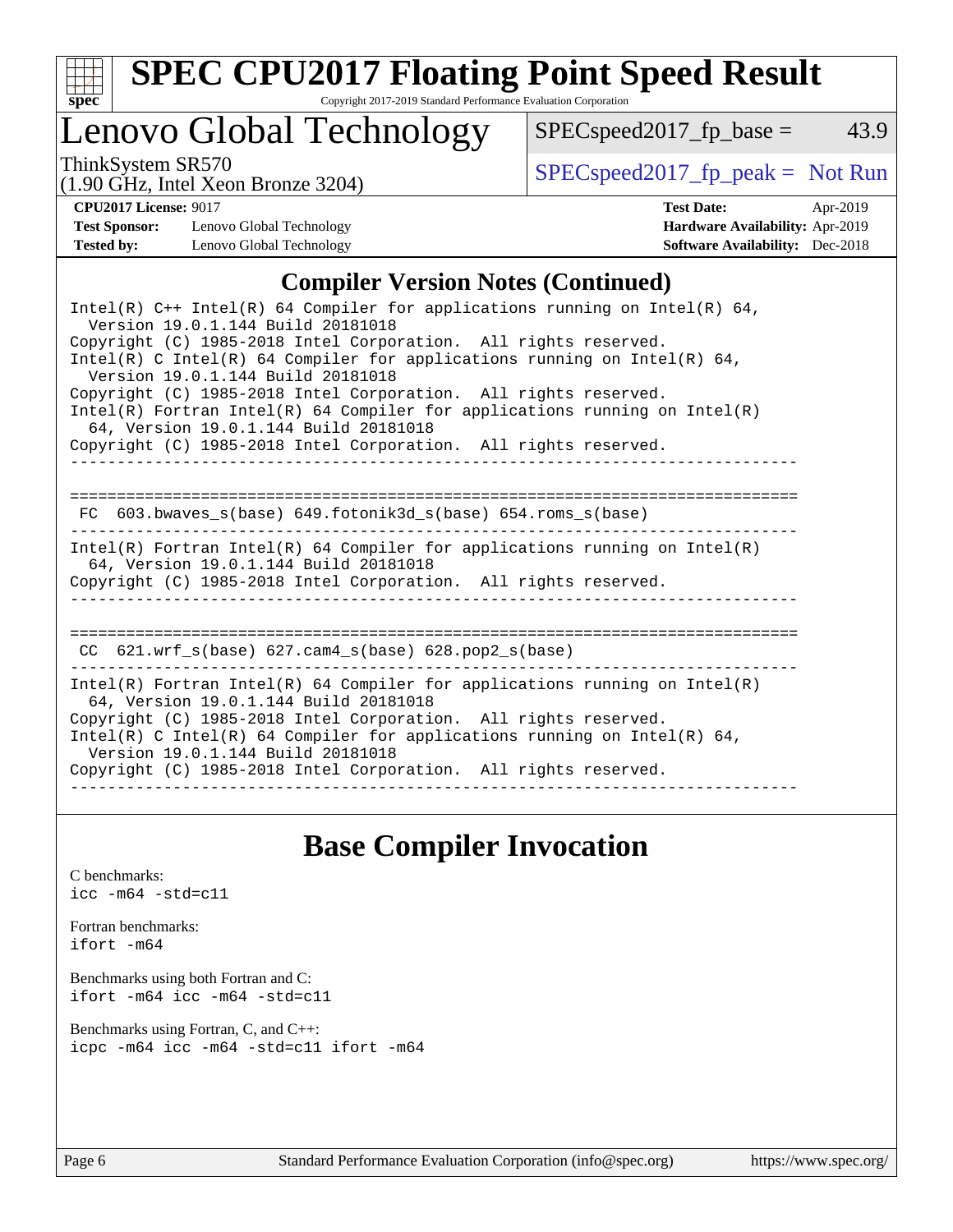

## **[SPEC CPU2017 Floating Point Speed Result](http://www.spec.org/auto/cpu2017/Docs/result-fields.html#SPECCPU2017FloatingPointSpeedResult)** Copyright 2017-2019 Standard Performance Evaluation Corporation

# Lenovo Global Technology

ThinkSystem SR570<br>  $\begin{array}{c|c}\n\text{SPEC speed2017\_fp\_peak} = \text{Not Run}\n\end{array}$  $SPEC speed2017_fp\_base = 43.9$ 

(1.90 GHz, Intel Xeon Bronze 3204)

**[Test Sponsor:](http://www.spec.org/auto/cpu2017/Docs/result-fields.html#TestSponsor)** Lenovo Global Technology **[Hardware Availability:](http://www.spec.org/auto/cpu2017/Docs/result-fields.html#HardwareAvailability)** Apr-2019 **[Tested by:](http://www.spec.org/auto/cpu2017/Docs/result-fields.html#Testedby)** Lenovo Global Technology **[Software Availability:](http://www.spec.org/auto/cpu2017/Docs/result-fields.html#SoftwareAvailability)** Dec-2018

**[CPU2017 License:](http://www.spec.org/auto/cpu2017/Docs/result-fields.html#CPU2017License)** 9017 **[Test Date:](http://www.spec.org/auto/cpu2017/Docs/result-fields.html#TestDate)** Apr-2019

# **[Base Portability Flags](http://www.spec.org/auto/cpu2017/Docs/result-fields.html#BasePortabilityFlags)**

 603.bwaves\_s: [-DSPEC\\_LP64](http://www.spec.org/cpu2017/results/res2019q2/cpu2017-20190430-13367.flags.html#suite_basePORTABILITY603_bwaves_s_DSPEC_LP64) 607.cactuBSSN\_s: [-DSPEC\\_LP64](http://www.spec.org/cpu2017/results/res2019q2/cpu2017-20190430-13367.flags.html#suite_basePORTABILITY607_cactuBSSN_s_DSPEC_LP64) 619.lbm\_s: [-DSPEC\\_LP64](http://www.spec.org/cpu2017/results/res2019q2/cpu2017-20190430-13367.flags.html#suite_basePORTABILITY619_lbm_s_DSPEC_LP64) 621.wrf\_s: [-DSPEC\\_LP64](http://www.spec.org/cpu2017/results/res2019q2/cpu2017-20190430-13367.flags.html#suite_basePORTABILITY621_wrf_s_DSPEC_LP64) [-DSPEC\\_CASE\\_FLAG](http://www.spec.org/cpu2017/results/res2019q2/cpu2017-20190430-13367.flags.html#b621.wrf_s_baseCPORTABILITY_DSPEC_CASE_FLAG) [-convert big\\_endian](http://www.spec.org/cpu2017/results/res2019q2/cpu2017-20190430-13367.flags.html#user_baseFPORTABILITY621_wrf_s_convert_big_endian_c3194028bc08c63ac5d04de18c48ce6d347e4e562e8892b8bdbdc0214820426deb8554edfa529a3fb25a586e65a3d812c835984020483e7e73212c4d31a38223) 627.cam4\_s: [-DSPEC\\_LP64](http://www.spec.org/cpu2017/results/res2019q2/cpu2017-20190430-13367.flags.html#suite_basePORTABILITY627_cam4_s_DSPEC_LP64) [-DSPEC\\_CASE\\_FLAG](http://www.spec.org/cpu2017/results/res2019q2/cpu2017-20190430-13367.flags.html#b627.cam4_s_baseCPORTABILITY_DSPEC_CASE_FLAG) 628.pop2\_s: [-DSPEC\\_LP64](http://www.spec.org/cpu2017/results/res2019q2/cpu2017-20190430-13367.flags.html#suite_basePORTABILITY628_pop2_s_DSPEC_LP64) [-DSPEC\\_CASE\\_FLAG](http://www.spec.org/cpu2017/results/res2019q2/cpu2017-20190430-13367.flags.html#b628.pop2_s_baseCPORTABILITY_DSPEC_CASE_FLAG) [-convert big\\_endian](http://www.spec.org/cpu2017/results/res2019q2/cpu2017-20190430-13367.flags.html#user_baseFPORTABILITY628_pop2_s_convert_big_endian_c3194028bc08c63ac5d04de18c48ce6d347e4e562e8892b8bdbdc0214820426deb8554edfa529a3fb25a586e65a3d812c835984020483e7e73212c4d31a38223) [-assume byterecl](http://www.spec.org/cpu2017/results/res2019q2/cpu2017-20190430-13367.flags.html#user_baseFPORTABILITY628_pop2_s_assume_byterecl_7e47d18b9513cf18525430bbf0f2177aa9bf368bc7a059c09b2c06a34b53bd3447c950d3f8d6c70e3faf3a05c8557d66a5798b567902e8849adc142926523472) 638.imagick\_s: [-DSPEC\\_LP64](http://www.spec.org/cpu2017/results/res2019q2/cpu2017-20190430-13367.flags.html#suite_basePORTABILITY638_imagick_s_DSPEC_LP64) 644.nab\_s: [-DSPEC\\_LP64](http://www.spec.org/cpu2017/results/res2019q2/cpu2017-20190430-13367.flags.html#suite_basePORTABILITY644_nab_s_DSPEC_LP64) 649.fotonik3d\_s: [-DSPEC\\_LP64](http://www.spec.org/cpu2017/results/res2019q2/cpu2017-20190430-13367.flags.html#suite_basePORTABILITY649_fotonik3d_s_DSPEC_LP64) 654.roms\_s: [-DSPEC\\_LP64](http://www.spec.org/cpu2017/results/res2019q2/cpu2017-20190430-13367.flags.html#suite_basePORTABILITY654_roms_s_DSPEC_LP64)

# **[Base Optimization Flags](http://www.spec.org/auto/cpu2017/Docs/result-fields.html#BaseOptimizationFlags)**

[C benchmarks](http://www.spec.org/auto/cpu2017/Docs/result-fields.html#Cbenchmarks):

[-xCORE-AVX512](http://www.spec.org/cpu2017/results/res2019q2/cpu2017-20190430-13367.flags.html#user_CCbase_f-xCORE-AVX512) [-ipo](http://www.spec.org/cpu2017/results/res2019q2/cpu2017-20190430-13367.flags.html#user_CCbase_f-ipo) [-O3](http://www.spec.org/cpu2017/results/res2019q2/cpu2017-20190430-13367.flags.html#user_CCbase_f-O3) [-no-prec-div](http://www.spec.org/cpu2017/results/res2019q2/cpu2017-20190430-13367.flags.html#user_CCbase_f-no-prec-div) [-qopt-prefetch](http://www.spec.org/cpu2017/results/res2019q2/cpu2017-20190430-13367.flags.html#user_CCbase_f-qopt-prefetch) [-ffinite-math-only](http://www.spec.org/cpu2017/results/res2019q2/cpu2017-20190430-13367.flags.html#user_CCbase_f_finite_math_only_cb91587bd2077682c4b38af759c288ed7c732db004271a9512da14a4f8007909a5f1427ecbf1a0fb78ff2a814402c6114ac565ca162485bbcae155b5e4258871) [-qopt-mem-layout-trans=4](http://www.spec.org/cpu2017/results/res2019q2/cpu2017-20190430-13367.flags.html#user_CCbase_f-qopt-mem-layout-trans_fa39e755916c150a61361b7846f310bcdf6f04e385ef281cadf3647acec3f0ae266d1a1d22d972a7087a248fd4e6ca390a3634700869573d231a252c784941a8) [-qopenmp](http://www.spec.org/cpu2017/results/res2019q2/cpu2017-20190430-13367.flags.html#user_CCbase_qopenmp_16be0c44f24f464004c6784a7acb94aca937f053568ce72f94b139a11c7c168634a55f6653758ddd83bcf7b8463e8028bb0b48b77bcddc6b78d5d95bb1df2967) [-DSPEC\\_OPENMP](http://www.spec.org/cpu2017/results/res2019q2/cpu2017-20190430-13367.flags.html#suite_CCbase_DSPEC_OPENMP)

[Fortran benchmarks](http://www.spec.org/auto/cpu2017/Docs/result-fields.html#Fortranbenchmarks):

[-DSPEC\\_OPENMP](http://www.spec.org/cpu2017/results/res2019q2/cpu2017-20190430-13367.flags.html#suite_FCbase_DSPEC_OPENMP) [-xCORE-AVX512](http://www.spec.org/cpu2017/results/res2019q2/cpu2017-20190430-13367.flags.html#user_FCbase_f-xCORE-AVX512) [-ipo](http://www.spec.org/cpu2017/results/res2019q2/cpu2017-20190430-13367.flags.html#user_FCbase_f-ipo) [-O3](http://www.spec.org/cpu2017/results/res2019q2/cpu2017-20190430-13367.flags.html#user_FCbase_f-O3) [-no-prec-div](http://www.spec.org/cpu2017/results/res2019q2/cpu2017-20190430-13367.flags.html#user_FCbase_f-no-prec-div) [-qopt-prefetch](http://www.spec.org/cpu2017/results/res2019q2/cpu2017-20190430-13367.flags.html#user_FCbase_f-qopt-prefetch) [-ffinite-math-only](http://www.spec.org/cpu2017/results/res2019q2/cpu2017-20190430-13367.flags.html#user_FCbase_f_finite_math_only_cb91587bd2077682c4b38af759c288ed7c732db004271a9512da14a4f8007909a5f1427ecbf1a0fb78ff2a814402c6114ac565ca162485bbcae155b5e4258871) [-qopt-mem-layout-trans=4](http://www.spec.org/cpu2017/results/res2019q2/cpu2017-20190430-13367.flags.html#user_FCbase_f-qopt-mem-layout-trans_fa39e755916c150a61361b7846f310bcdf6f04e385ef281cadf3647acec3f0ae266d1a1d22d972a7087a248fd4e6ca390a3634700869573d231a252c784941a8) [-qopenmp](http://www.spec.org/cpu2017/results/res2019q2/cpu2017-20190430-13367.flags.html#user_FCbase_qopenmp_16be0c44f24f464004c6784a7acb94aca937f053568ce72f94b139a11c7c168634a55f6653758ddd83bcf7b8463e8028bb0b48b77bcddc6b78d5d95bb1df2967) [-nostandard-realloc-lhs](http://www.spec.org/cpu2017/results/res2019q2/cpu2017-20190430-13367.flags.html#user_FCbase_f_2003_std_realloc_82b4557e90729c0f113870c07e44d33d6f5a304b4f63d4c15d2d0f1fab99f5daaed73bdb9275d9ae411527f28b936061aa8b9c8f2d63842963b95c9dd6426b8a)

[Benchmarks using both Fortran and C](http://www.spec.org/auto/cpu2017/Docs/result-fields.html#BenchmarksusingbothFortranandC):

[-xCORE-AVX512](http://www.spec.org/cpu2017/results/res2019q2/cpu2017-20190430-13367.flags.html#user_CC_FCbase_f-xCORE-AVX512) [-ipo](http://www.spec.org/cpu2017/results/res2019q2/cpu2017-20190430-13367.flags.html#user_CC_FCbase_f-ipo) [-O3](http://www.spec.org/cpu2017/results/res2019q2/cpu2017-20190430-13367.flags.html#user_CC_FCbase_f-O3) [-no-prec-div](http://www.spec.org/cpu2017/results/res2019q2/cpu2017-20190430-13367.flags.html#user_CC_FCbase_f-no-prec-div) [-qopt-prefetch](http://www.spec.org/cpu2017/results/res2019q2/cpu2017-20190430-13367.flags.html#user_CC_FCbase_f-qopt-prefetch) [-ffinite-math-only](http://www.spec.org/cpu2017/results/res2019q2/cpu2017-20190430-13367.flags.html#user_CC_FCbase_f_finite_math_only_cb91587bd2077682c4b38af759c288ed7c732db004271a9512da14a4f8007909a5f1427ecbf1a0fb78ff2a814402c6114ac565ca162485bbcae155b5e4258871) [-qopt-mem-layout-trans=4](http://www.spec.org/cpu2017/results/res2019q2/cpu2017-20190430-13367.flags.html#user_CC_FCbase_f-qopt-mem-layout-trans_fa39e755916c150a61361b7846f310bcdf6f04e385ef281cadf3647acec3f0ae266d1a1d22d972a7087a248fd4e6ca390a3634700869573d231a252c784941a8) [-qopenmp](http://www.spec.org/cpu2017/results/res2019q2/cpu2017-20190430-13367.flags.html#user_CC_FCbase_qopenmp_16be0c44f24f464004c6784a7acb94aca937f053568ce72f94b139a11c7c168634a55f6653758ddd83bcf7b8463e8028bb0b48b77bcddc6b78d5d95bb1df2967) [-DSPEC\\_OPENMP](http://www.spec.org/cpu2017/results/res2019q2/cpu2017-20190430-13367.flags.html#suite_CC_FCbase_DSPEC_OPENMP) [-nostandard-realloc-lhs](http://www.spec.org/cpu2017/results/res2019q2/cpu2017-20190430-13367.flags.html#user_CC_FCbase_f_2003_std_realloc_82b4557e90729c0f113870c07e44d33d6f5a304b4f63d4c15d2d0f1fab99f5daaed73bdb9275d9ae411527f28b936061aa8b9c8f2d63842963b95c9dd6426b8a)

[Benchmarks using Fortran, C, and C++:](http://www.spec.org/auto/cpu2017/Docs/result-fields.html#BenchmarksusingFortranCandCXX)

[-xCORE-AVX512](http://www.spec.org/cpu2017/results/res2019q2/cpu2017-20190430-13367.flags.html#user_CC_CXX_FCbase_f-xCORE-AVX512) [-ipo](http://www.spec.org/cpu2017/results/res2019q2/cpu2017-20190430-13367.flags.html#user_CC_CXX_FCbase_f-ipo) [-O3](http://www.spec.org/cpu2017/results/res2019q2/cpu2017-20190430-13367.flags.html#user_CC_CXX_FCbase_f-O3) [-no-prec-div](http://www.spec.org/cpu2017/results/res2019q2/cpu2017-20190430-13367.flags.html#user_CC_CXX_FCbase_f-no-prec-div) [-qopt-prefetch](http://www.spec.org/cpu2017/results/res2019q2/cpu2017-20190430-13367.flags.html#user_CC_CXX_FCbase_f-qopt-prefetch) [-ffinite-math-only](http://www.spec.org/cpu2017/results/res2019q2/cpu2017-20190430-13367.flags.html#user_CC_CXX_FCbase_f_finite_math_only_cb91587bd2077682c4b38af759c288ed7c732db004271a9512da14a4f8007909a5f1427ecbf1a0fb78ff2a814402c6114ac565ca162485bbcae155b5e4258871) [-qopt-mem-layout-trans=4](http://www.spec.org/cpu2017/results/res2019q2/cpu2017-20190430-13367.flags.html#user_CC_CXX_FCbase_f-qopt-mem-layout-trans_fa39e755916c150a61361b7846f310bcdf6f04e385ef281cadf3647acec3f0ae266d1a1d22d972a7087a248fd4e6ca390a3634700869573d231a252c784941a8) [-qopenmp](http://www.spec.org/cpu2017/results/res2019q2/cpu2017-20190430-13367.flags.html#user_CC_CXX_FCbase_qopenmp_16be0c44f24f464004c6784a7acb94aca937f053568ce72f94b139a11c7c168634a55f6653758ddd83bcf7b8463e8028bb0b48b77bcddc6b78d5d95bb1df2967) [-DSPEC\\_OPENMP](http://www.spec.org/cpu2017/results/res2019q2/cpu2017-20190430-13367.flags.html#suite_CC_CXX_FCbase_DSPEC_OPENMP) [-nostandard-realloc-lhs](http://www.spec.org/cpu2017/results/res2019q2/cpu2017-20190430-13367.flags.html#user_CC_CXX_FCbase_f_2003_std_realloc_82b4557e90729c0f113870c07e44d33d6f5a304b4f63d4c15d2d0f1fab99f5daaed73bdb9275d9ae411527f28b936061aa8b9c8f2d63842963b95c9dd6426b8a)

The flags files that were used to format this result can be browsed at

<http://www.spec.org/cpu2017/flags/Intel-ic18.0-official-linux64.2019-04-02.html> <http://www.spec.org/cpu2017/flags/Lenovo-Platform-SPECcpu2017-Flags-V1.2-CLX-A.html>

You can also download the XML flags sources by saving the following links: <http://www.spec.org/cpu2017/flags/Intel-ic18.0-official-linux64.2019-04-02.xml> <http://www.spec.org/cpu2017/flags/Lenovo-Platform-SPECcpu2017-Flags-V1.2-CLX-A.xml>